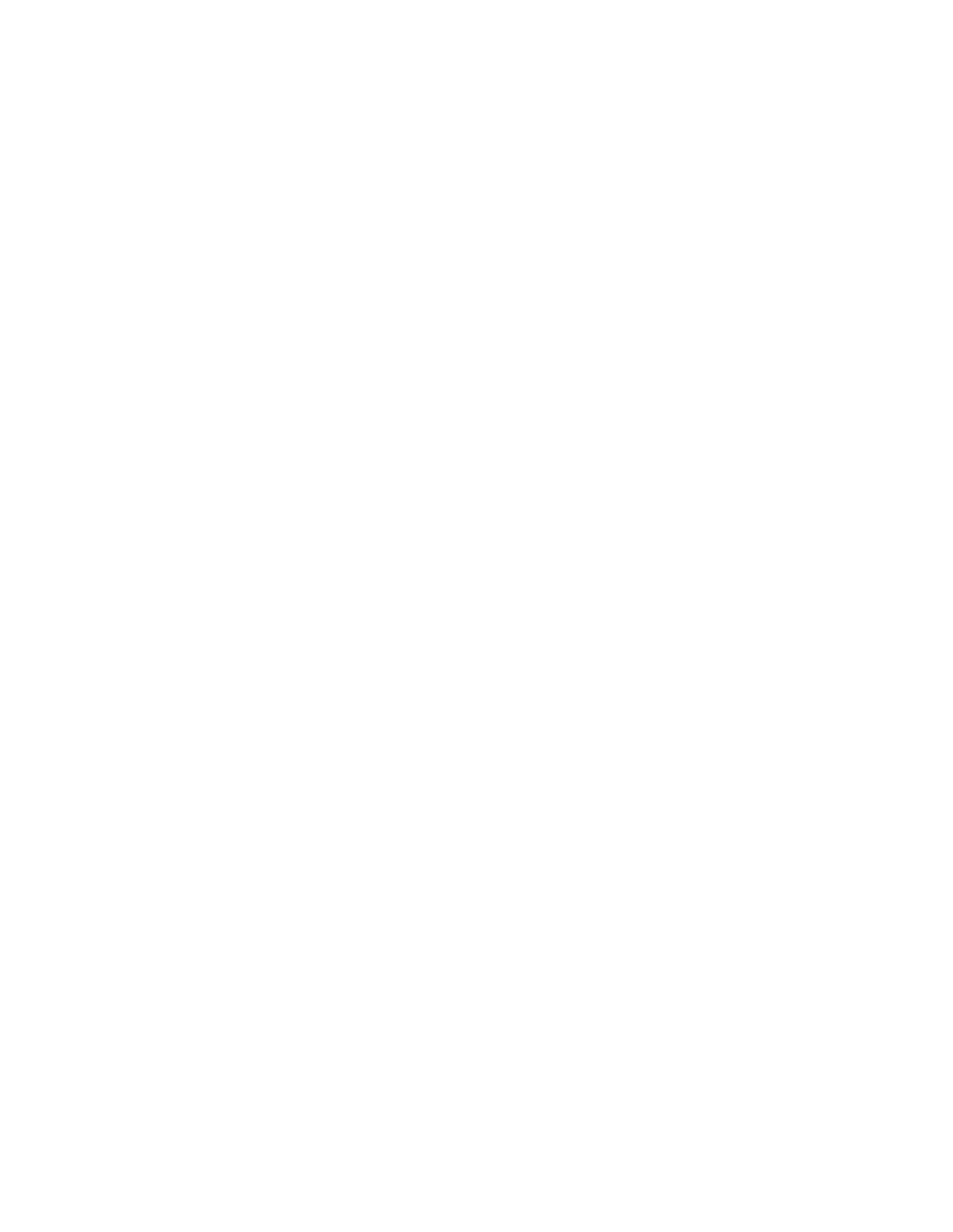### **DIVIDE THESE**

Eric Shanfield

ENS.2014.4 | 5'

*for Matt Evans*

Soprano

Vibraphone

1. Not Known

2. Canal

More than a decade after I put these poems aside for setting, *Divide These* was suddenly written one autumn afternoon.

*©2014 Eric Shanfield (Enterprise Research Institute Council, ASCAP)*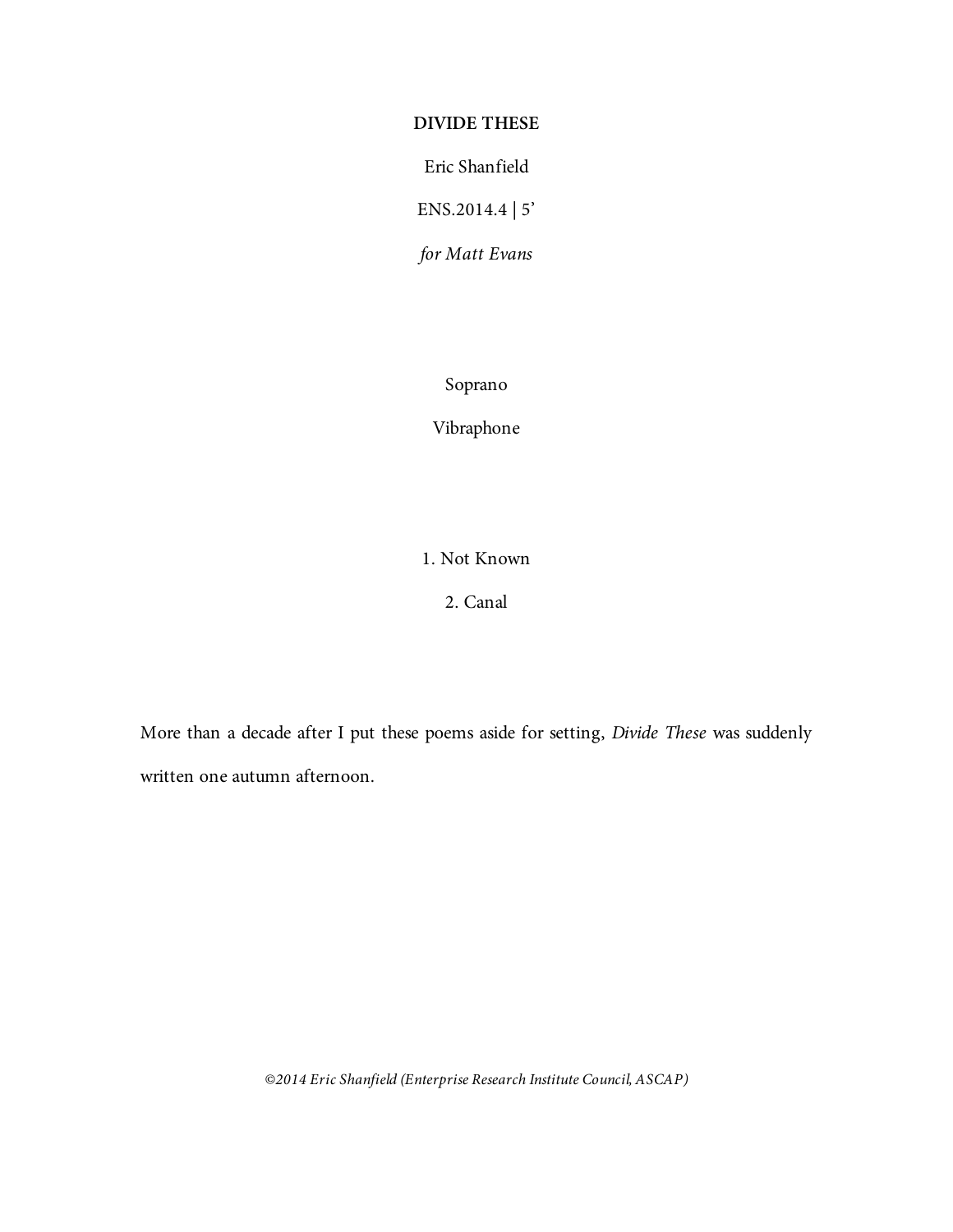#### **DIVIDE THESE** poems by Saskia Hamilton

*1. Not Known* Seventy lakes below. The snow. Houses at the edges. The small airplane inches forward. Salt on my fingers; a child waking one seat back. Lakes have given way to fields. No, not water; snow on the fields, little squares and rectangles, light glinting off the plane, glinting off small rivers, traveling forward like the rest of us from matter to the account of matter. The boy protests; he won't stop now until we land.

#### *2. Canal*

The visitors chatted about old cooks and dogs. The figure on the bed in the front room:

the mouth ajar: the window ajar: the drawbridge raised for the barge.

*Canal*

So: the bridge was too low, which meant this length was not for trade. Your passengers must crouch in the center of the hull. And your boat goes under

at the speed of walking.

*Canal*

Shoulders bowed round like the hull of the boat. If the spine were to hold, you would float,

you would move toward the mouth, you would not scuttle.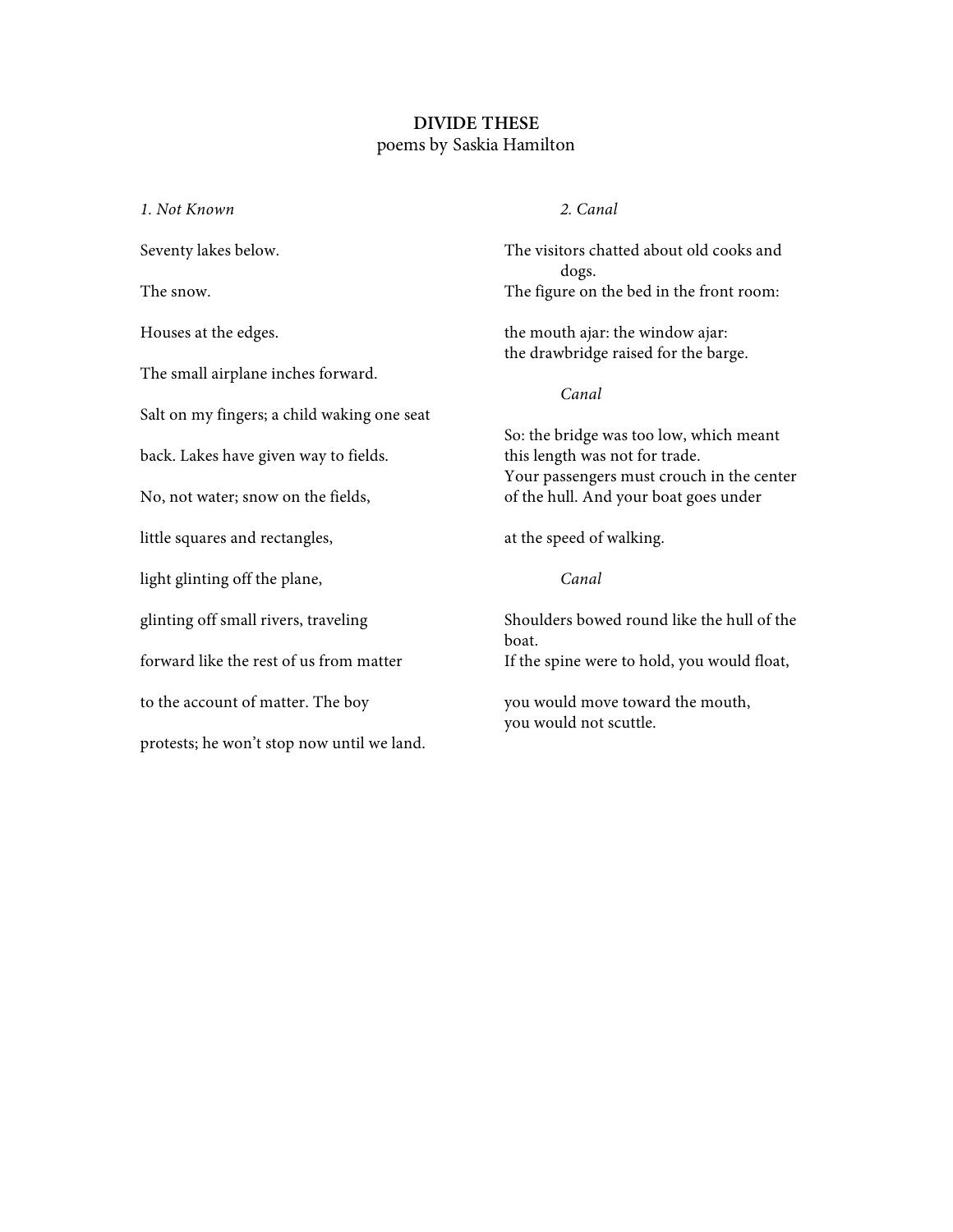### for Matt Evans **DIVIDE THESE** 1. NOT KNOWN

Saskia Hamilton

Eric Shanfield









<sup>@2014</sup> Eric Shanfield (Enterprise Research Institute Council, ASCAP)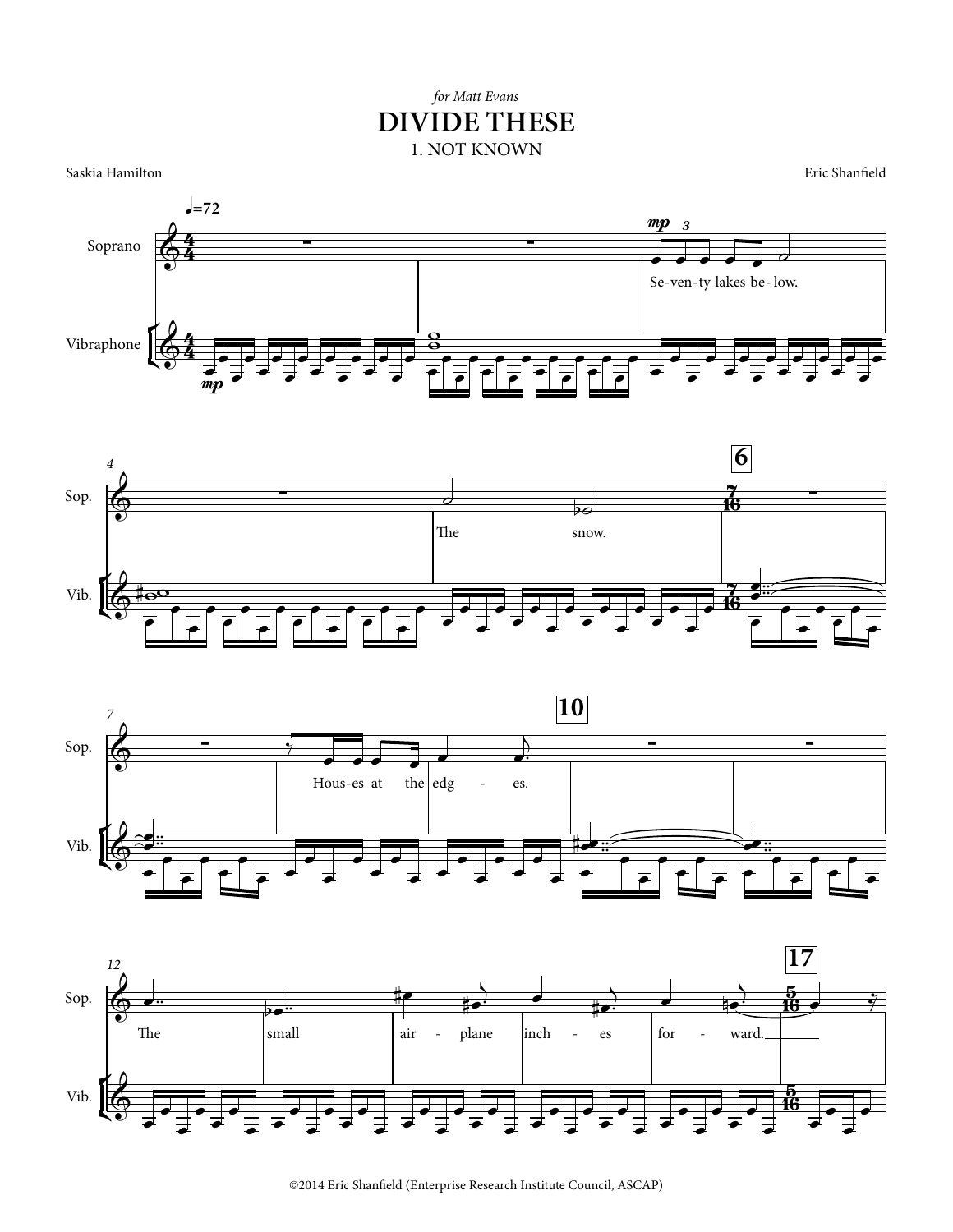





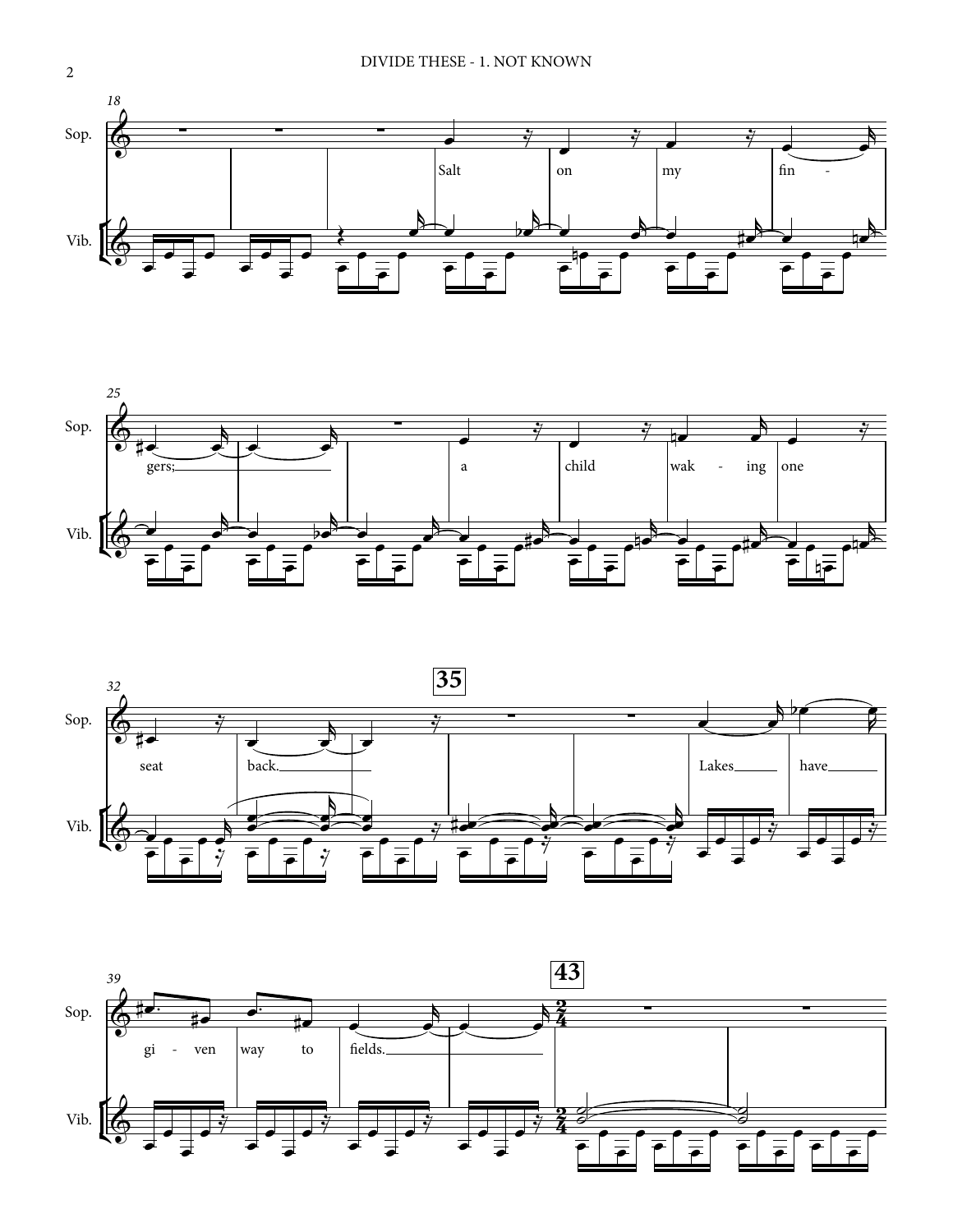





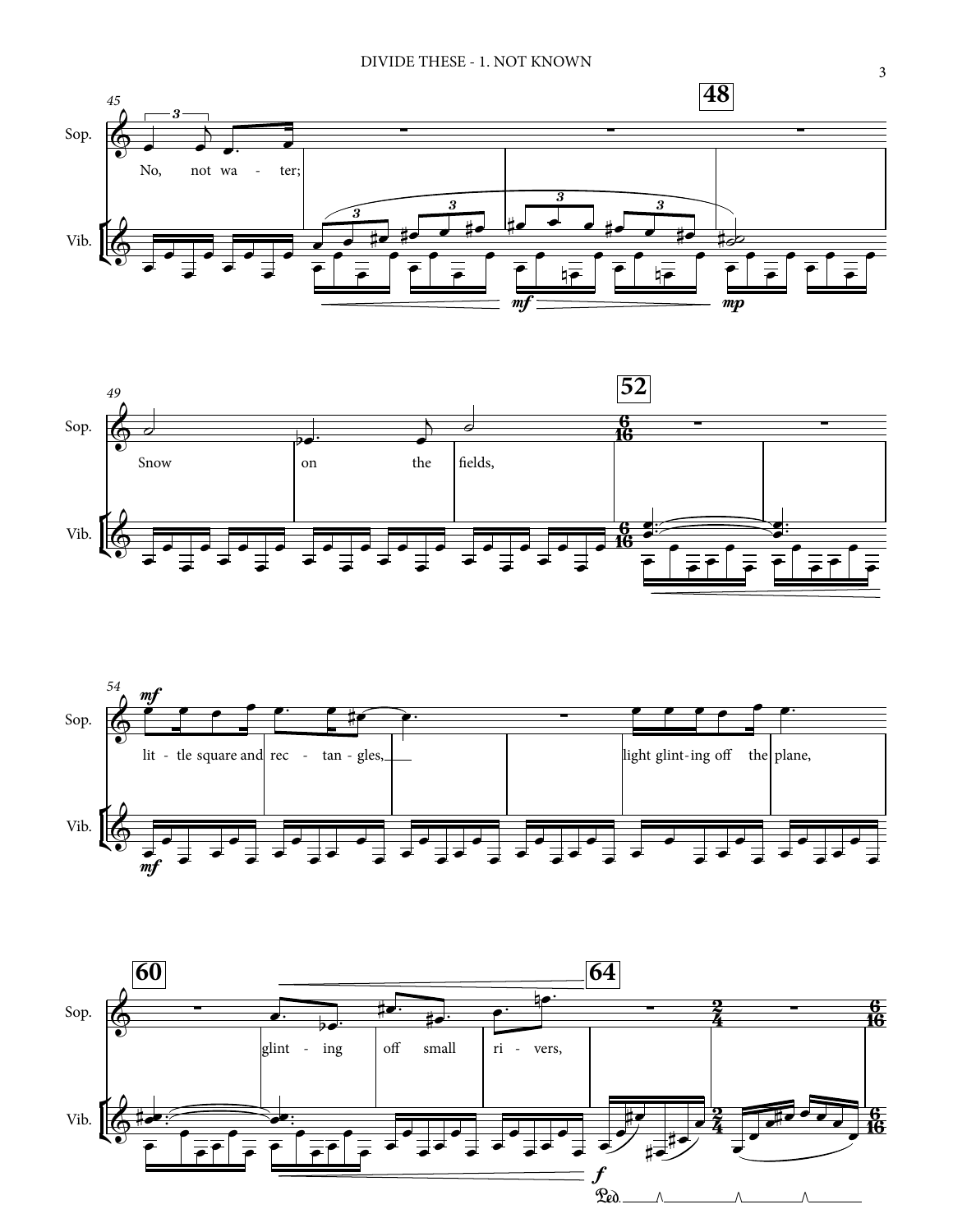







4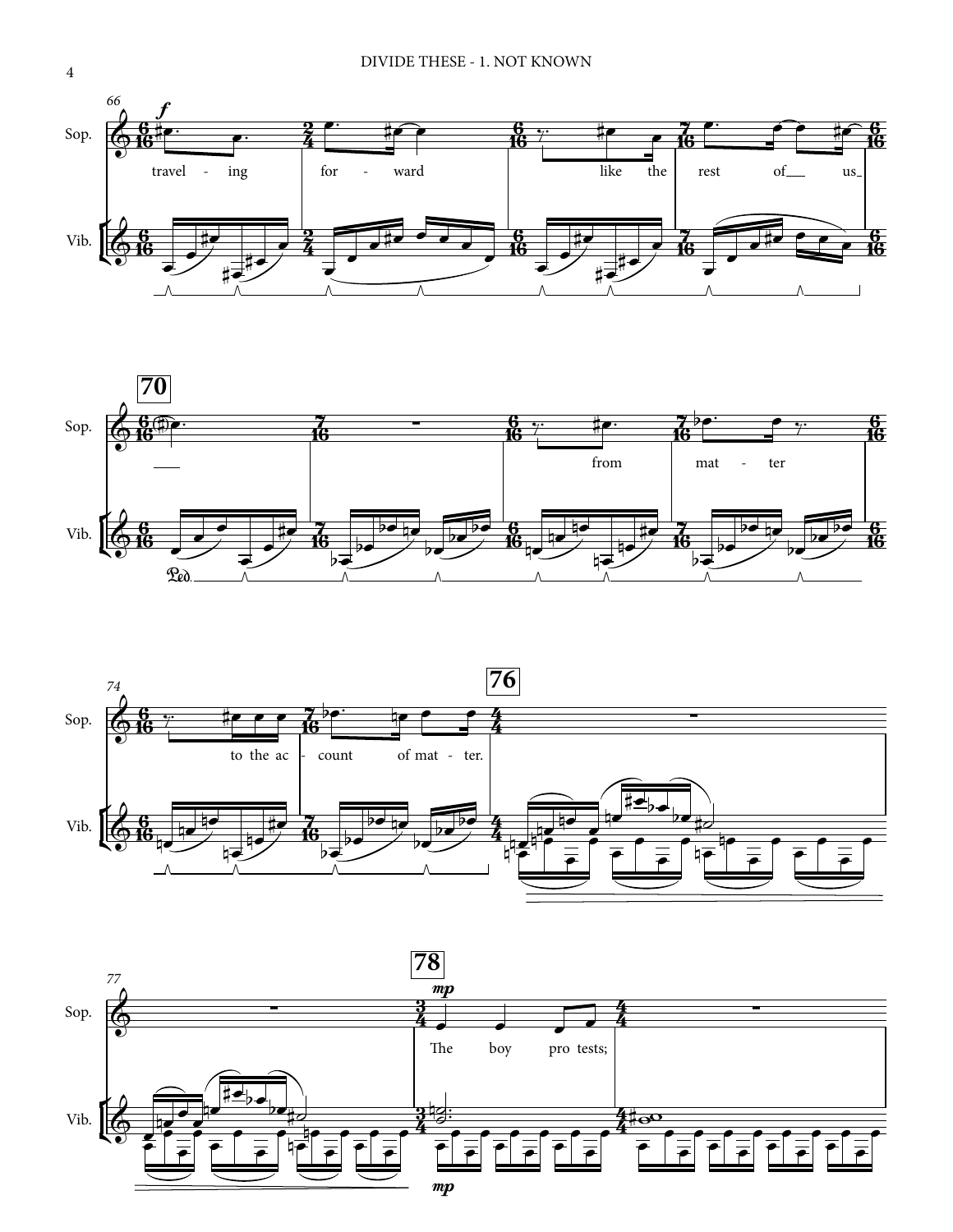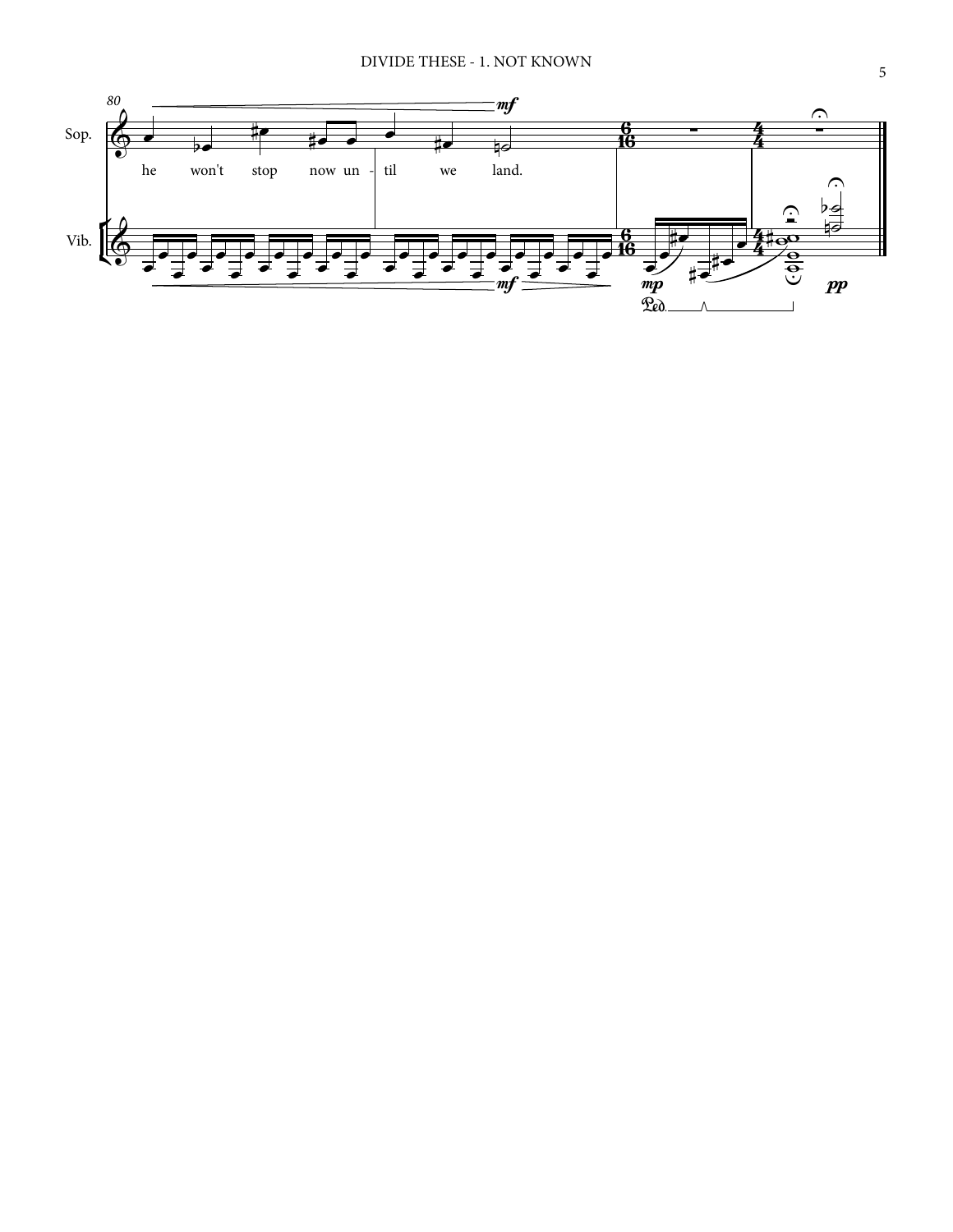## 2. CANAL *for Matt Evans* **DIVIDE THESE**

Saskia Hamilton

Eric Shanfield









©2014 Eric Shanfield (Enterprise Research Institute Council, ASCAP)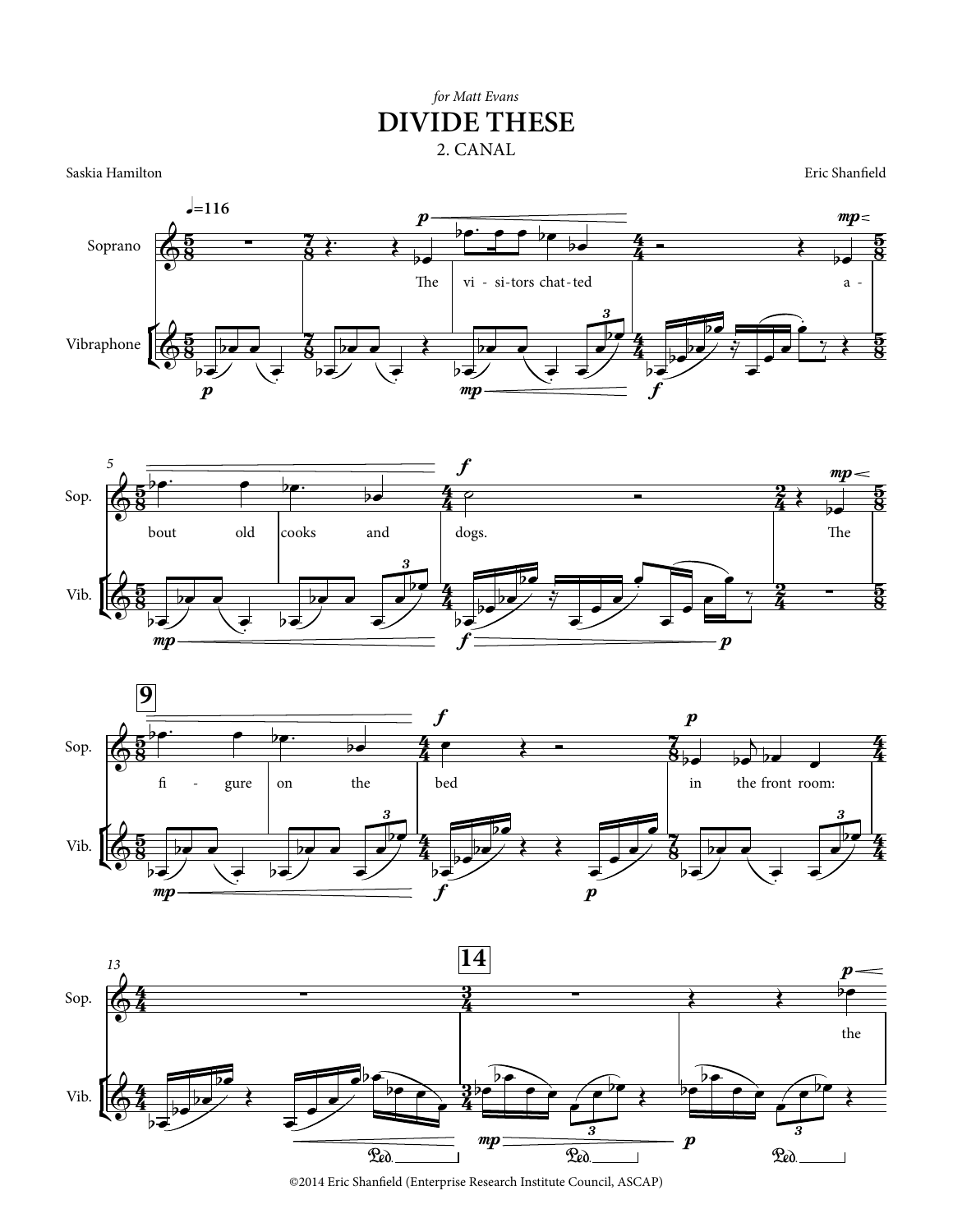





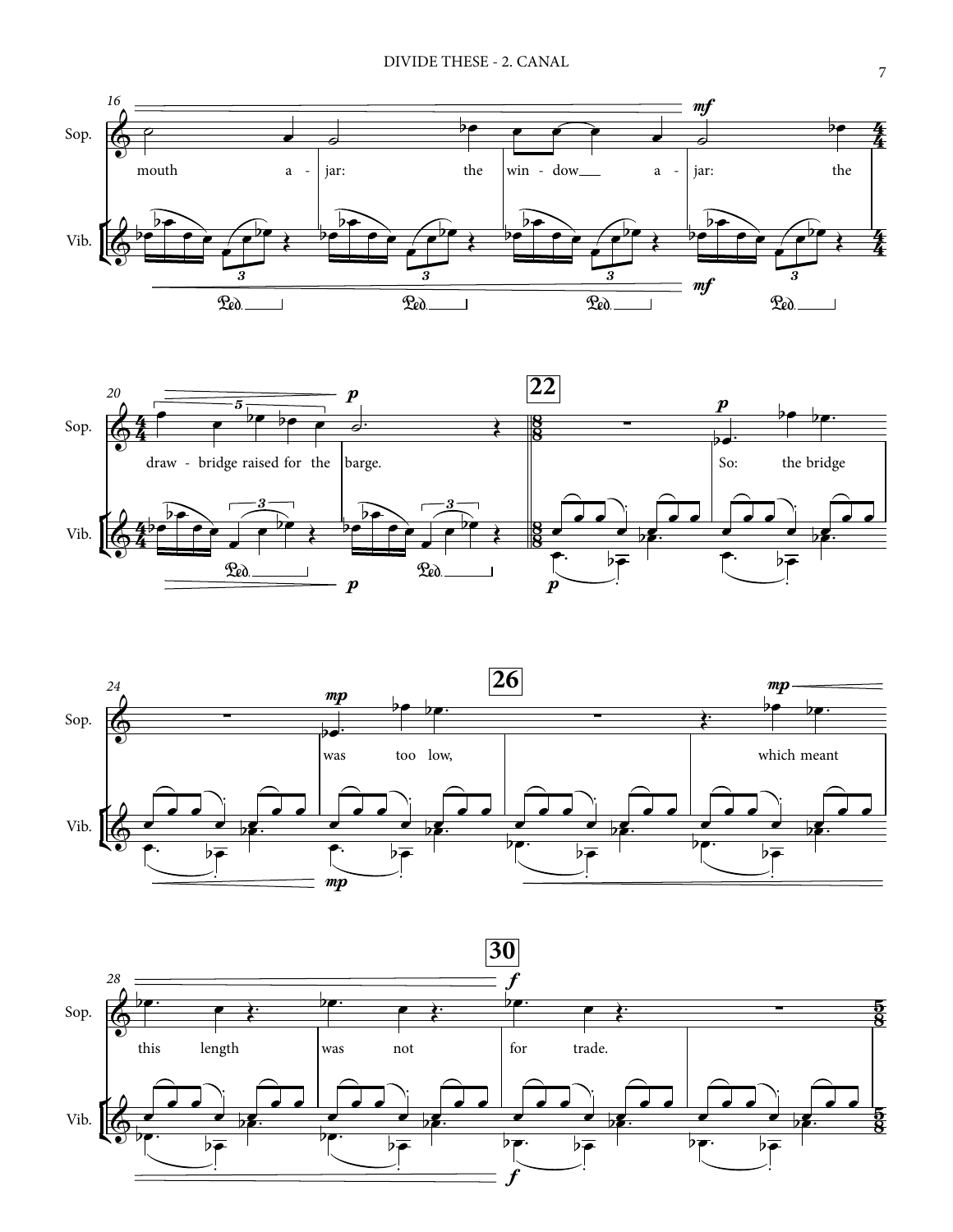







8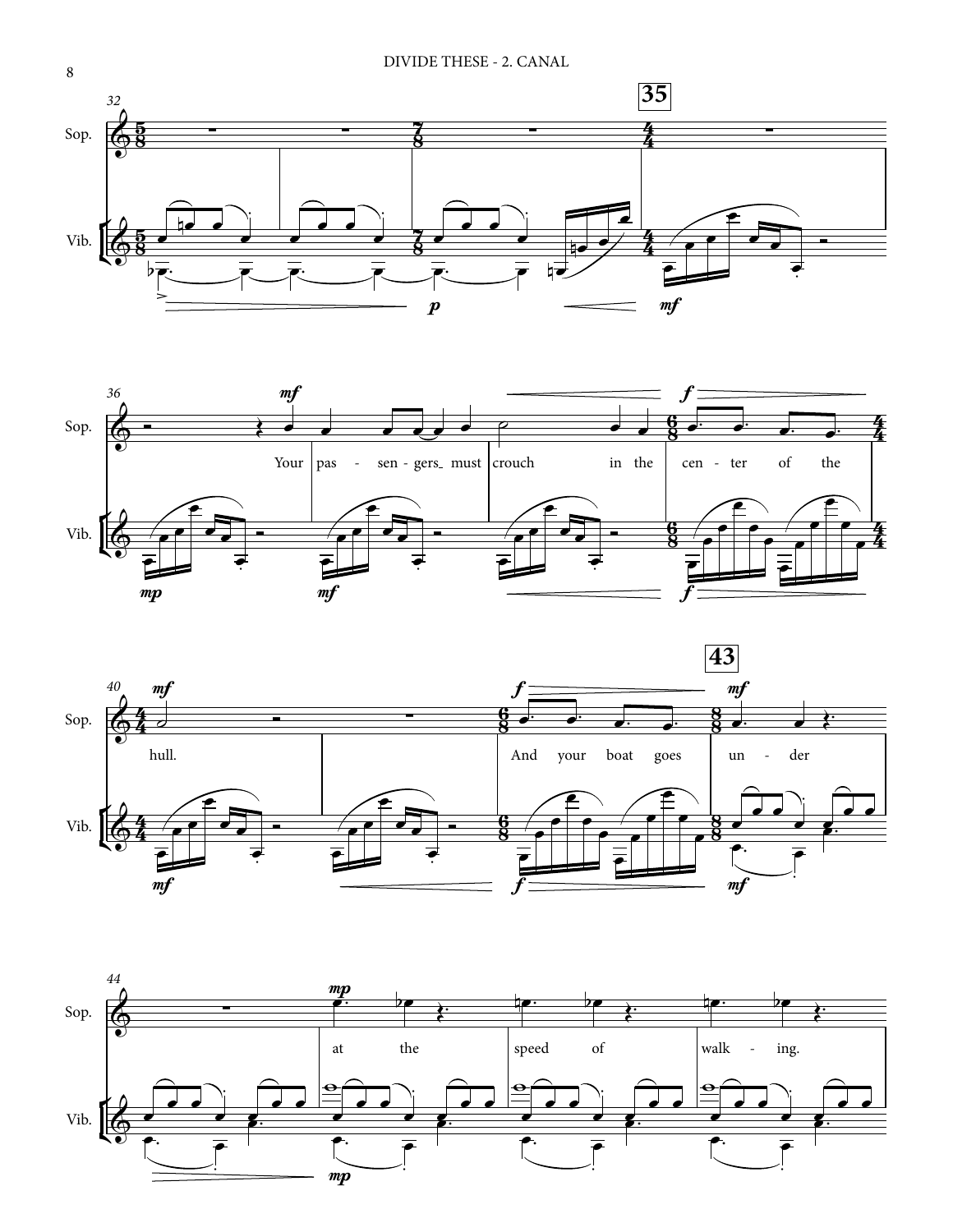